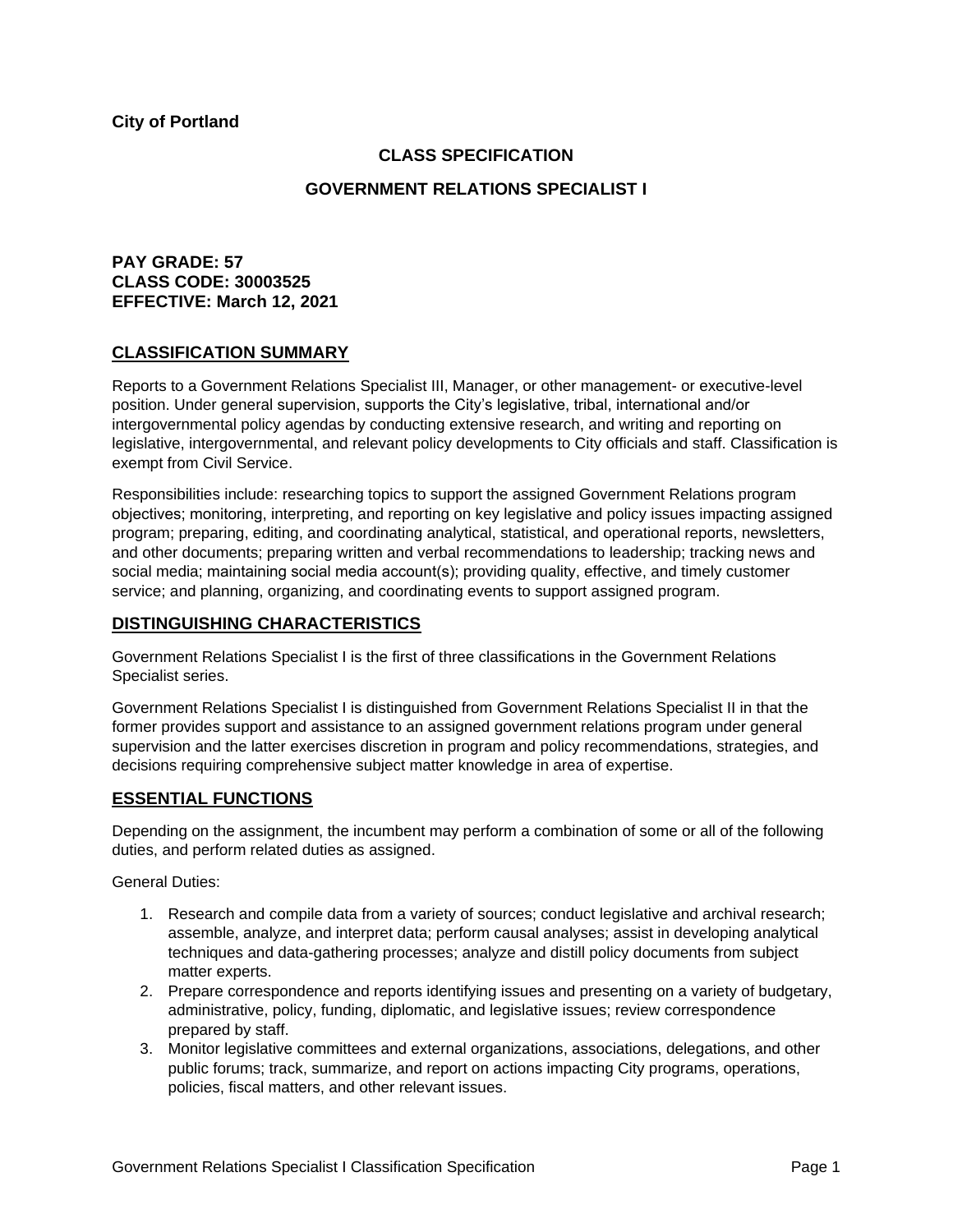- 4. Track media coverage on matters impacting City programs, operations, policies, fiscal matters, and other relevant issues; maintain websites, social media presence, hardcopy and electronic forms, applications, and brochures; create and revise current forms, applications, and brochures.
- 5. Provide support and advice to City staff on relevant histories, treaties, protocols, customs, and other issues regarding local, regional, state, federal, tribal and/or international communities, governments, and other organizations.
- 6. Assist and collaborate with staff, elected officials, and external stakeholders in planning, developing, implementing, and evaluating programs or activities, including community and media promotions, education and advertising campaigns, and assigned projects and initiatives.
- 7. Assist in creation and education on internal City policies, procedures, and protocols in area of expertise to advance, support, and affirm the City's Core Values of Anti-Racism, Equity, Transparency, Communication, Collaboration, and Fiscal Responsibility.
- 8. Coordinate staffing of City elected officials and executive management in discussions and negotiations with governments, communities, forums, legislative or other committees, and other external organizations.
- 9. Provide internal and external customer service to City employees and the public on related programs and services; compile, research, and evaluate complaints and issues; identify areas of concern and develop recommendations for solutions and improvements; prepare clear and concise responses.
- 10. Provide internal administrative support and coordination; update and maintain internal databases, mailing lists, and other tracking software; analyze data, identify gaps, and resolve issues.
- 11. Plan, organize, and coordinate events to support programs; convene coalition and collaborations with local, state, regional, national, international, tribal, and other organizations.
- 12. Provide additional support to special projects or programs that require coordinating with City Bureaus and/or external parties.

### Specific Duties:

In addition to the General Duties, the incumbent may perform a combination of some or all of the following duties specific to the position.

1. Represent Mayor and City Council at public events, meetings, and ceremonies, including with sovereign Tribal government elected leadership and staff.

## **SUPERVISION RECEIVED AND EXERCISED**

The work of this classification is performed under general supervision by a Government Relations - Specialist III, Manager, or other management- or executive level position.

This classification does not have supervisory responsibilities.

## **KNOWLEDGE/SKILLS/ABILITIES REQUIRED**

- 1. Knowledge of responsibilities and obligations of public officials and governmental agencies.
- 2. Knowledge of legislative processes, steps, and influence points.
- 3. Knowledge of coalition building.
- 4. Knowledge of social media, online marketing, and website maintenance
- 5. Ability to analyze, interpret, explain, and apply relevant laws, regulations, ordinances, policies, and procedures.
- 6. Ability to learn the City's key functions and interrelationships of Bureaus/Office's strategies, programs, policies, and operations and legislative positions.
- 7. Ability to learn relevant laws and regulations, and court decisions applicable to City programs, operations, and policies
- 8. Ability to navigate sensitive political environments.